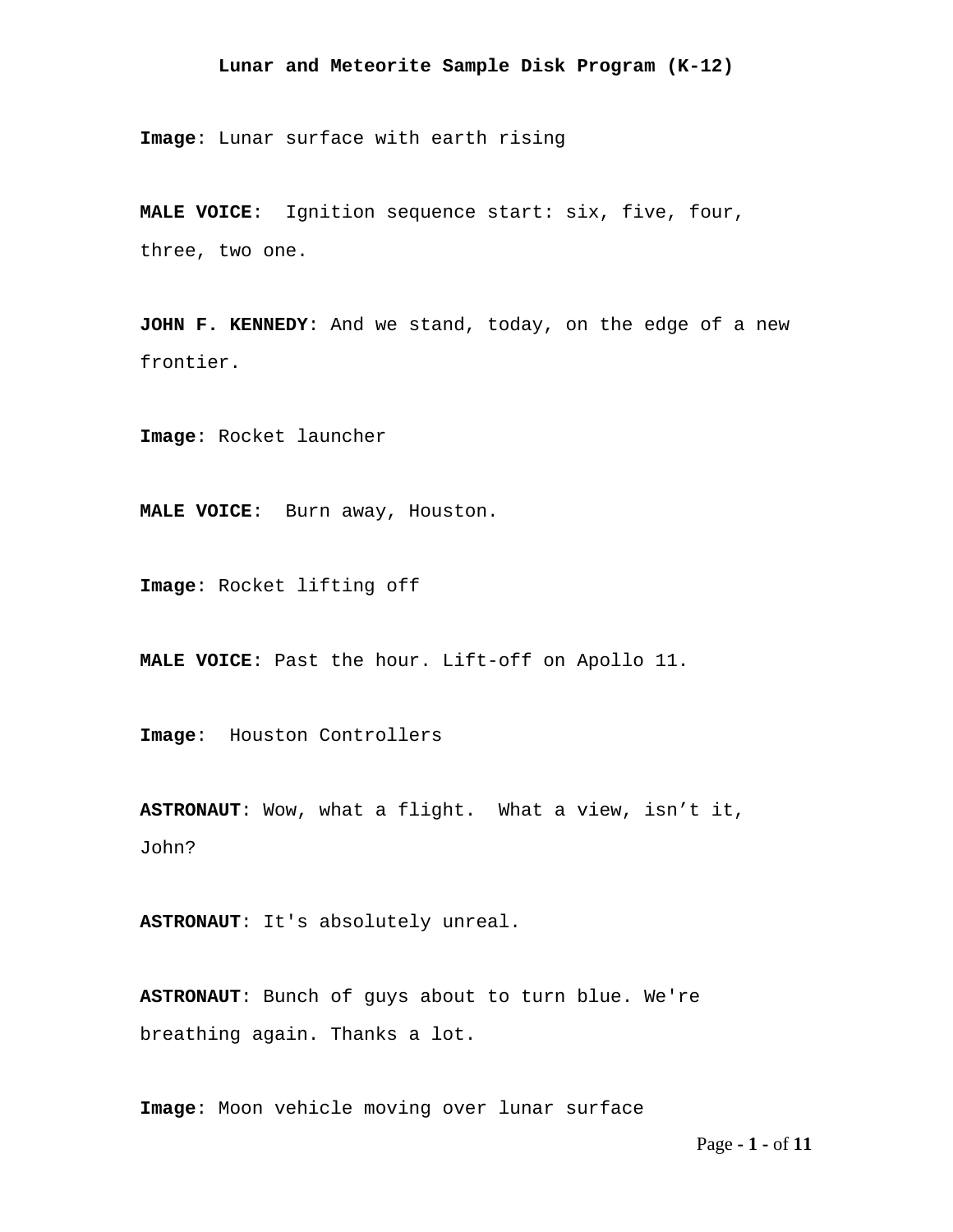**ASTRONAUT:** Hey! There is orange soil!

**ASTRONAUT**: This is going to be some kind of different ride.

**Image**: Lunar vehicle with astronaut taking a movie **Image:** Astronauts planting U.S. flag on Moon surface

**NARRATOR**: It was one of humankind's greatest achievements: Apollo. From 1968 to 1972, 12 astronauts traveled 200,000 miles from the Earth to the Moon.

**Image**: Apollo

**Image**: Lunar vehicle exploring lunar surface **Image**: Astronauts exploring lunar surface

**NARRATOR**: They explored the lunar surface, collecting samples and gaining new knowledge about our Solar System. Those discoveries raised exciting new questions for scientists, researchers and educators here on Earth.

**Image**: Apollo blasting off from lunar surface

**NARRATOR**: Though the Apollo missions ended in the 1970s, the exploration continues with the scientific study of the roughly 400 kilograms of lunar material returned by the astronauts.

Page **- 2 -** of **11**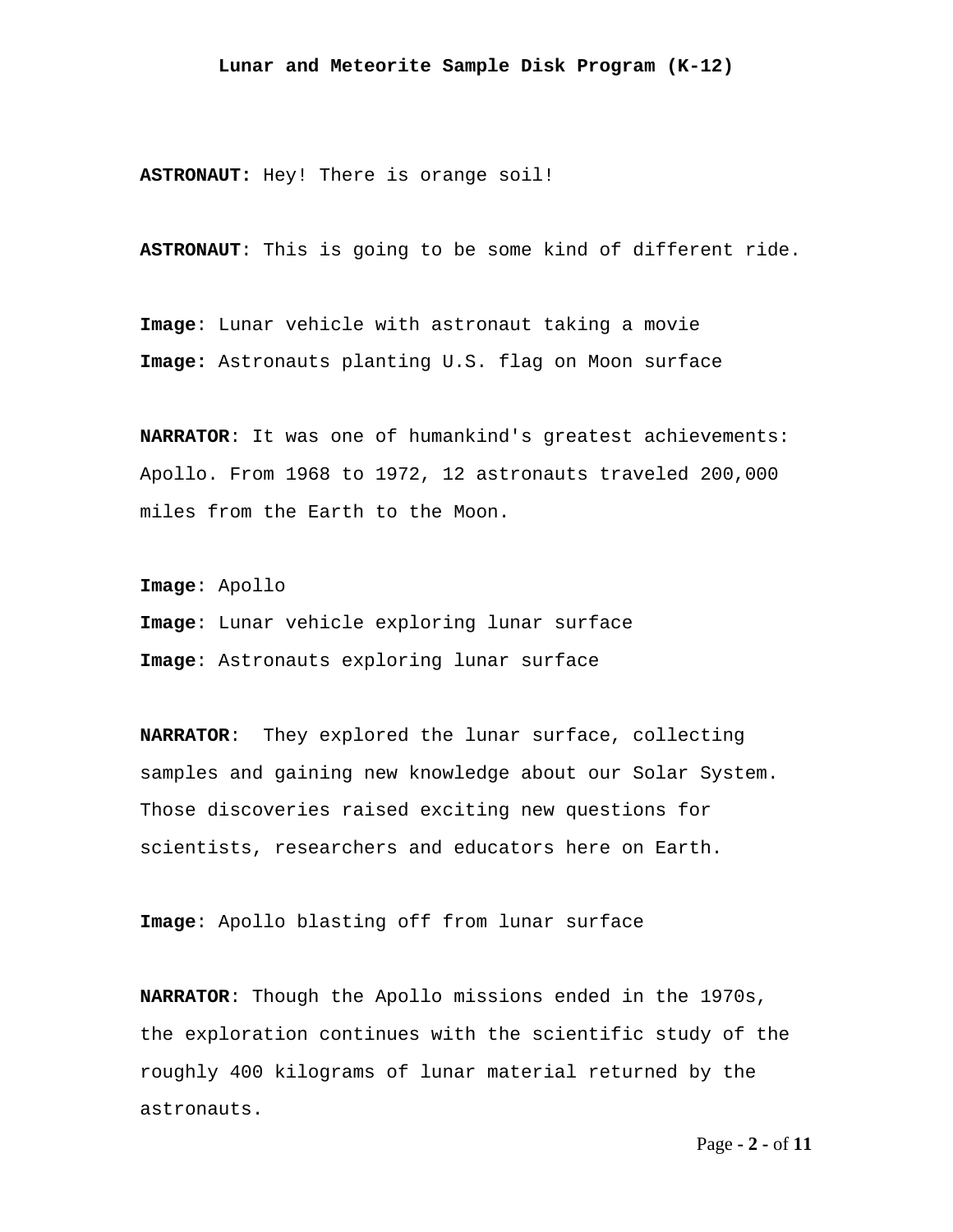**Image:** Lunar material being studied by scientists

**NARRATOR**: NASA has made some of these lunar samples available for K through 12 education.

**Image**: Sample Education Disks

Housed in protective sample education disks, this lunar material, along with meteorite samples found on Earth, allows educators, students, and others to inspect the rocks, compare them to Earth rocks, and be a part of NASA's continuing exploration.

**Image**: Students studying disks **Graphic**: Lunar Meteorite: Sample Education Disk Program

**NARRATOR**: During the Apollo program, six missions and 12 astronauts touched down on the Moon and conducted a variety of scientific excursions.

**Image**: Apollo on moon with astronaut exiting craft **Image:** Astronauts collecting samples

**NARRATOR**: The astronauts, trained in geology, searched the lunar surface for rock samples that might give clues about the origin of the Moon and our Solar System.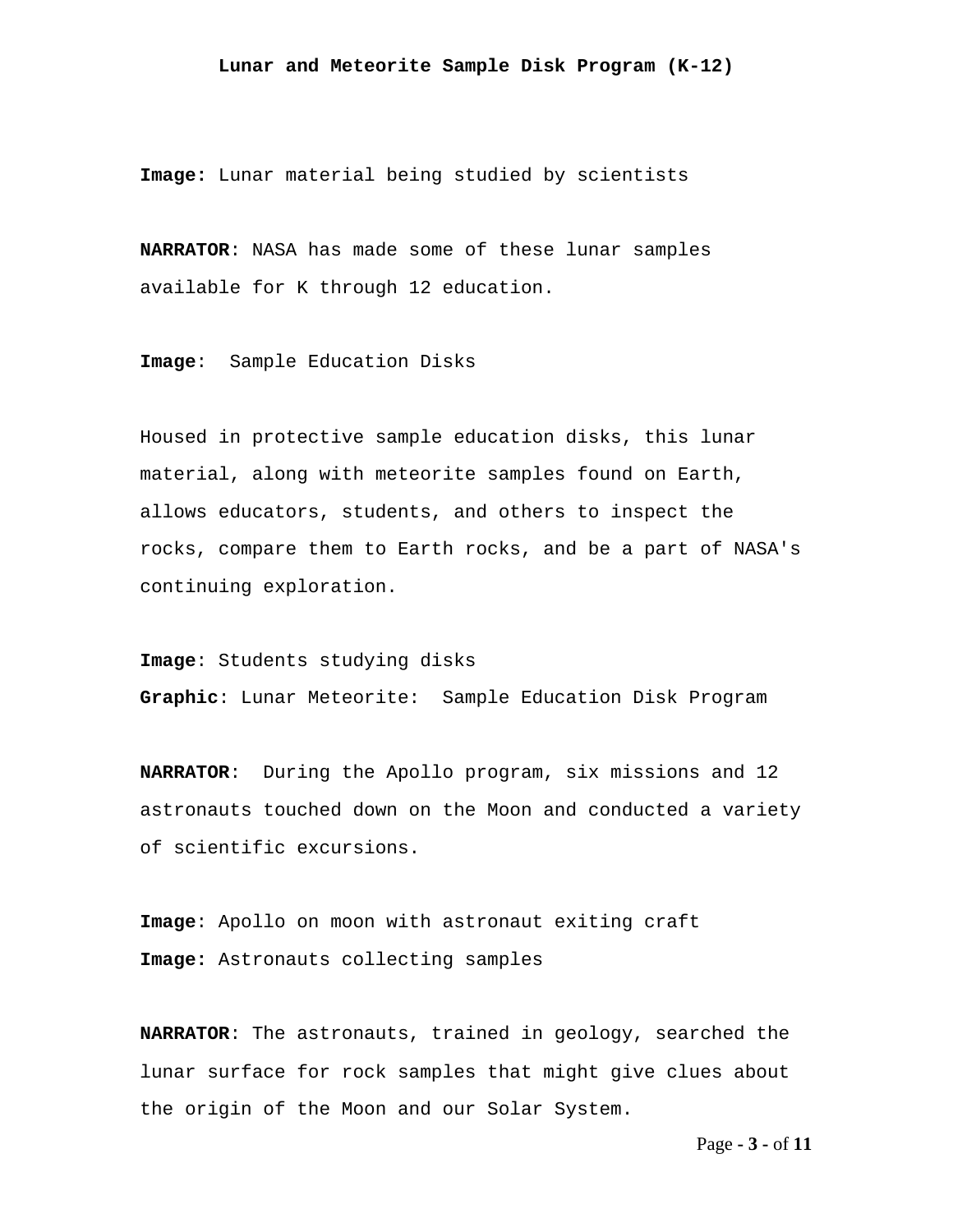**Gary Lofgren**, **Lunar Curator**: The Moon is a history book, and we're looking at the early pages of that history book. And they're all there for us to see and understand.

**NARRATOR**: A special laboratory was set up by NASA to conduct early analysis of the lunar samples and to preserve, protect, and distribute them to the scientific community.

**Jack Warren, System Specialist**: There was a lot of excitement going on. Every scientist wanted their sample, and they wanted it ASAP.

**Image**: Scientists studying lunar rock

**NARRATOR:** Early on, scientists learned the Moon is made of rocky material that has been melted, erupted as lava flows, and crushed by meteorite impacts.

**Image**: Scientists studying lunar rock material

**NARRATOR:** Decades later, the study of the samples continues, as methods of analyzing the rocks improve with technology.

**Image**: Apollo lunar sample disk

Page **- 4 -** of **11**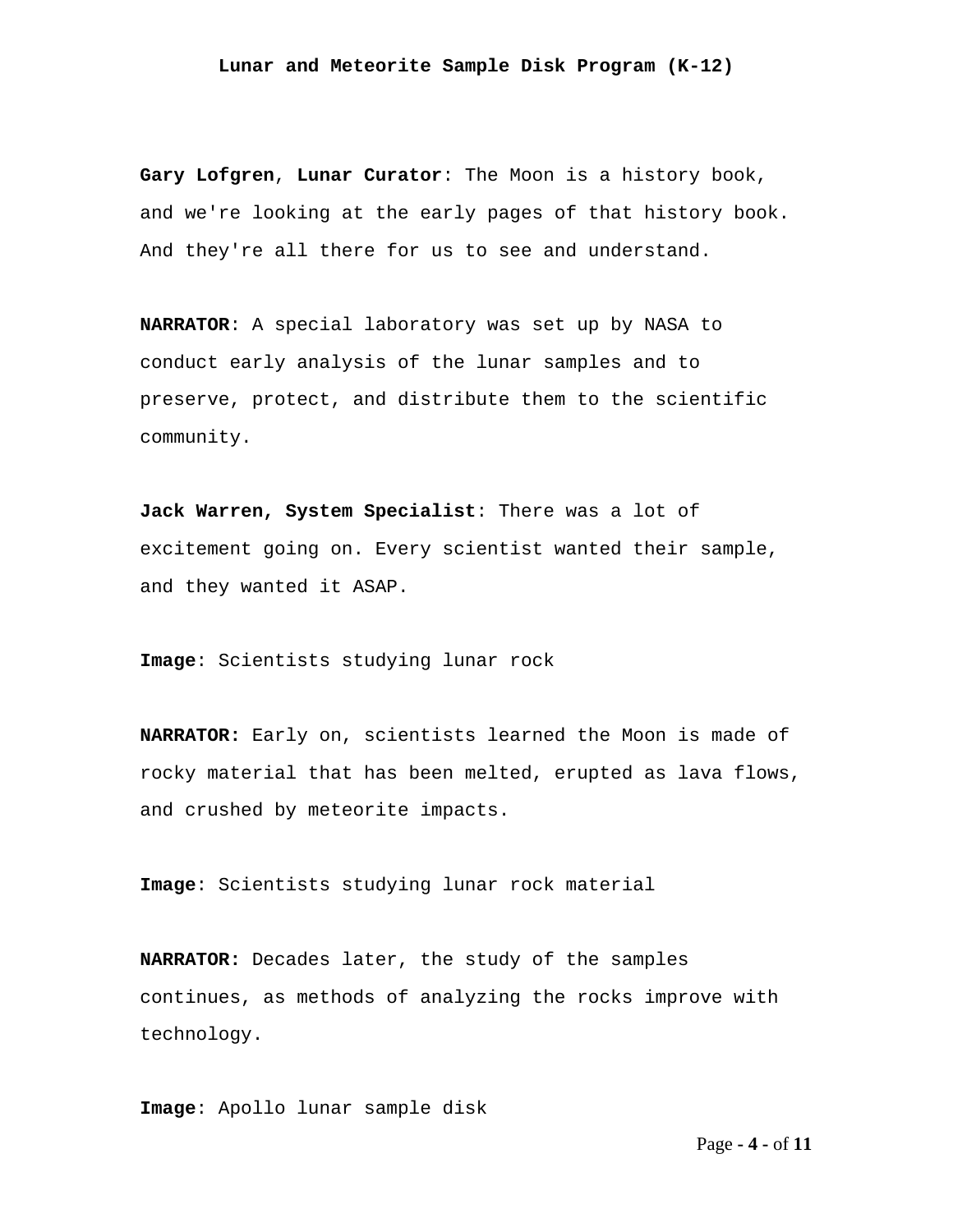**NARRATOR**: Six Apollo lunar samples are included in the sample education disks. Since questions about the Moon still continue, the material is a priceless treasure, the value of which has only begun to be mined by the scientific community.

**Image**: Lunar Surface

**NARRATOR:** While the Apollo samples tell us stories of the Moon, NASA also makes available other valuable material from our Solar System: meteorites.

**Image**: Meteorite **Graphic**: Meteorites, Lunar & Meteorite Sample Education Disk Program **Image**: Solar system

**NARRATOR**: Meteorites are rocks from space that fall to the Earth. Unchanged over time, meteorites give scientists a unique look at what was happening during the formation of our Solar System billions of years ago.

**Image**: Scientist studying meteorite

**NARRATOR**: Although meteorites may land anywhere, meteorite researchers have found that one location on Earth has

Page **- 5 -** of **11**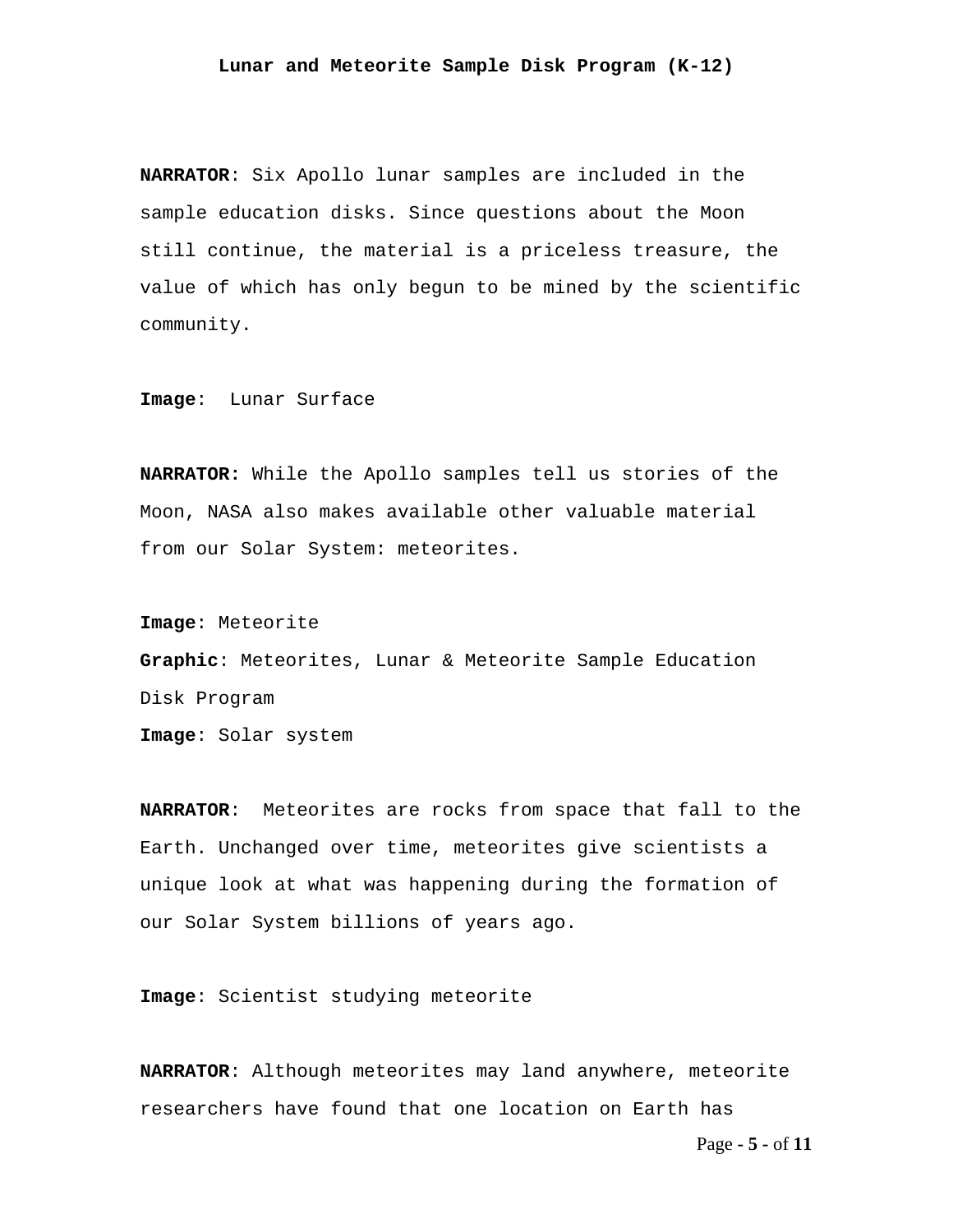proven to be ideal for finding these fallen treasures: the Antarctic.

**Graphic**: Outline of Antarctica

**Image**: Antarctica

**NARRATOR**: Thousands of meteorites have been found here since the beginning of the Antarctic Search for Meteorites Program in 1978.

**Image**: Scientists on snowmobiles in Antarctica

**NARRATOR**: Scientists conduct expeditions in this remote area, where the dark meteorite material stands out against the frozen terrain, and ice movement concentrates large numbers of meteorites into small areas.

**Image**: Scientists finding meteorite in snow

**NARRATOR**: The extreme cold and dry climate also helps preserve the meteorites. Treated just like a lunar sample, Antarctic meteorites are bagged and returned to the lab at the Johnson Space Center for preservation, distribution, and study.

**Image**: Container with meteorite being loaded onto truck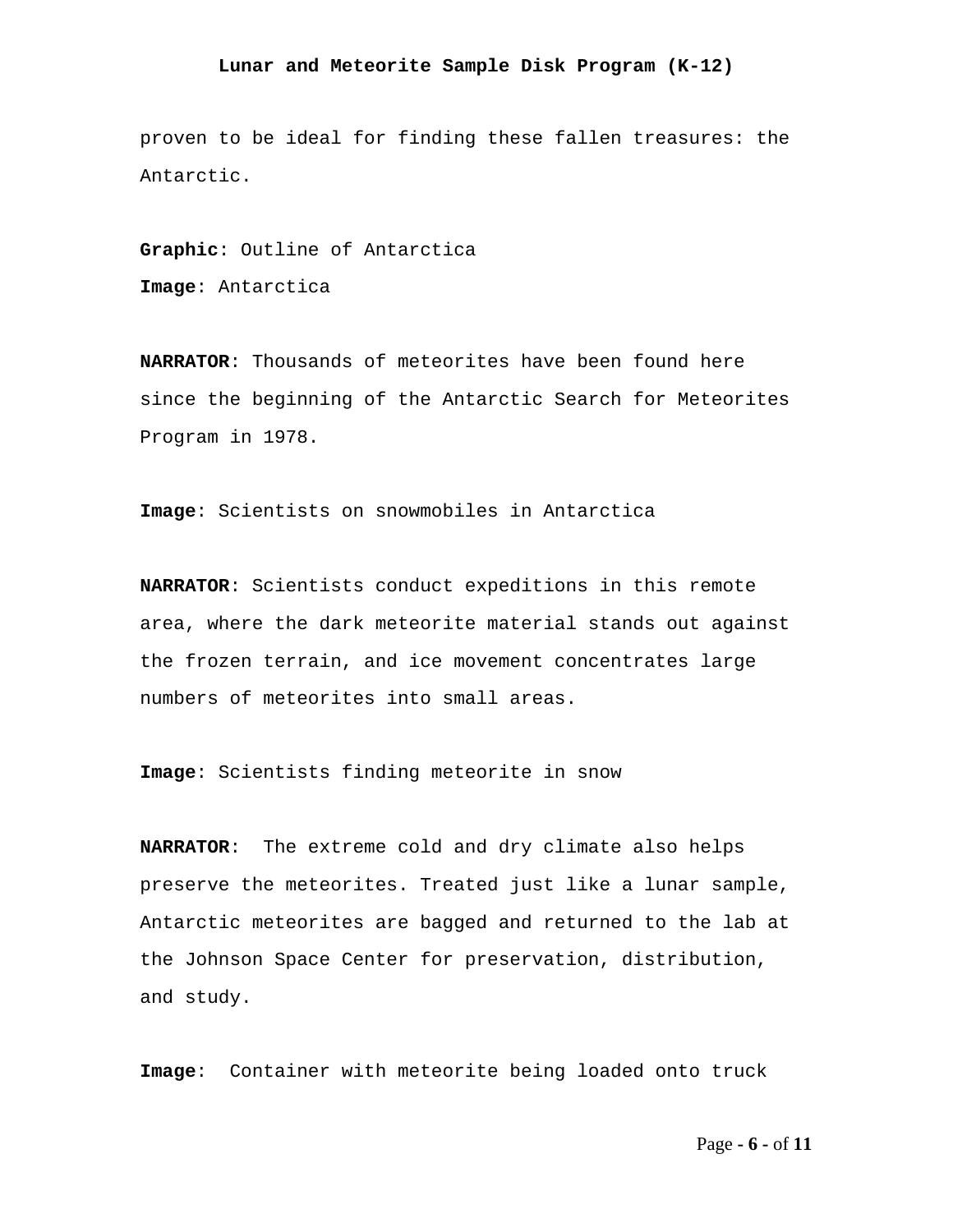**NARRATOR**: The meteorite samples and lunar samples are available in separate sample disks. Requesters can ask to borrow one or the other, or both, providing a diverse collection of space rock samples for educators, students, and the public to view firsthand.

**Image**: Scientist closely examining meteorite **Image**: Students in classroom

**NARRATOR**: In the classroom, students learn lessons about the dynamic processes affecting Earth and Solar System objects. The samples become a part of these lessons. Students make observations of Moon rocks, Earth rocks, and meteorites. By comparing and contrasting the samples and Earth rocks, they learn about impacts, volcanism, our early Solar System, and how our own planet was formed.

**Image**: Lunar surface

**Christina Casaburri, Science Teacher, Clear Creek ISD**: Nowadays, you hear about what other ways can we engage our students in the new sciences, or the sciences that are going on, and we want make sure that they have more handson experience. They're actually able to see what we talk about; instead of just showing them a picture of the disk, they're actually holding the disk in their hand.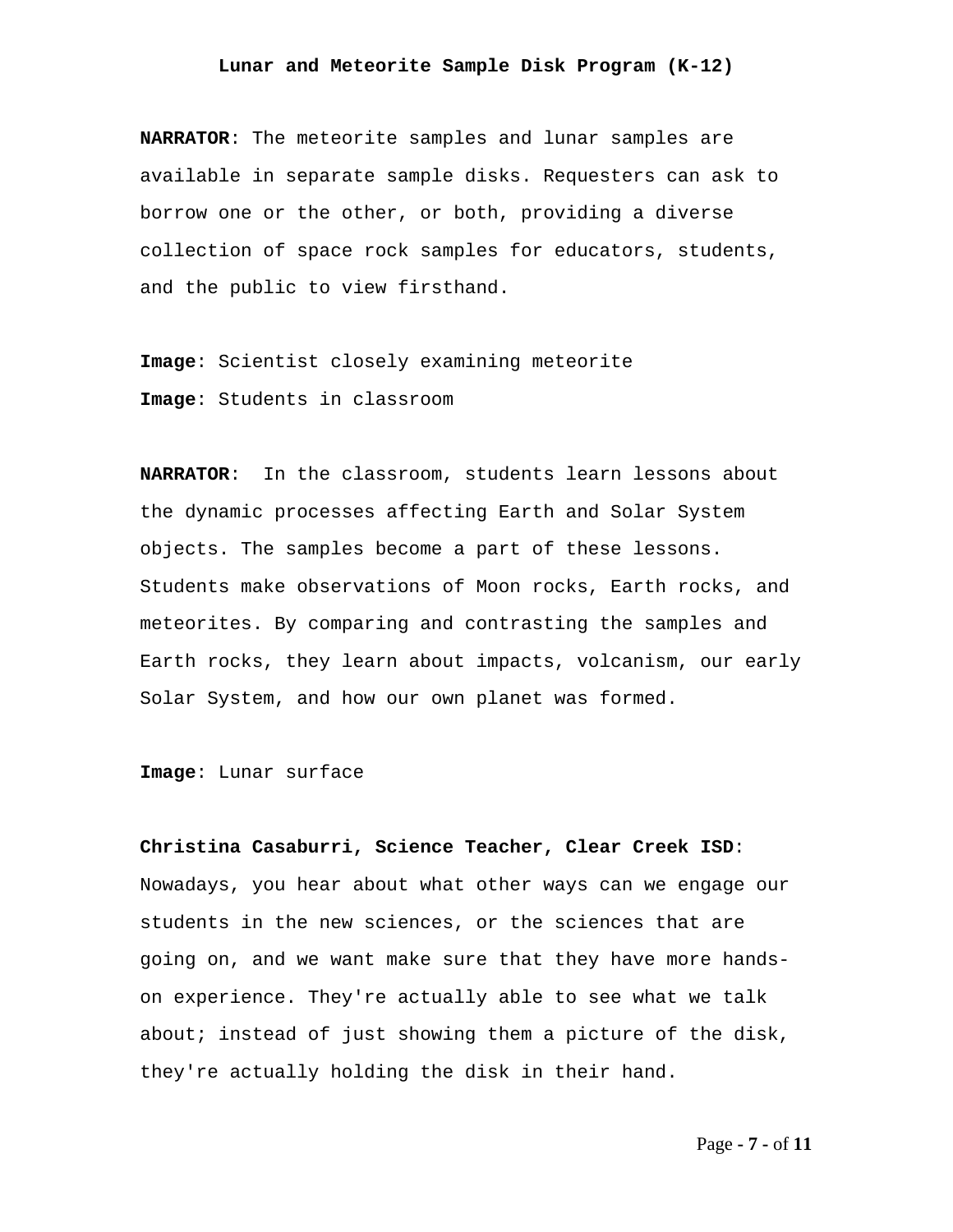**NARRATOR**: Schools aren't the only place to benefit from the sample education disks; educators with the proper NASA certification may submit a request to display the samples at public venues, such as museums, libraries, school lobbies, churches, and even shopping malls.

**Image**: Young student looking at sample disks

**NARRATOR**: Display restrictions include making the disks available in a shared area, where there is no charge for viewing and constant supervision by the certified borrower.

**Image**: Security guard

**NARRATOR**: A security guard may be required for events when public notice of the display is announced. So, how do you check out a sample education disk?

**Graphic**: Checking Out Lunar Meteorite Sample Education Disk Program

**Image**: Lunar and Meteorite Certification Workshop

**NARRATOR**: The first step is to get certified by attending a Lunar and Meteorite Certification Workshop, where the borrower can learn not only the most effective methods for using the disks, but also proper security and storage. Only certified individuals may borrow a disk. Requests for the

Page **- 8 -** of **11**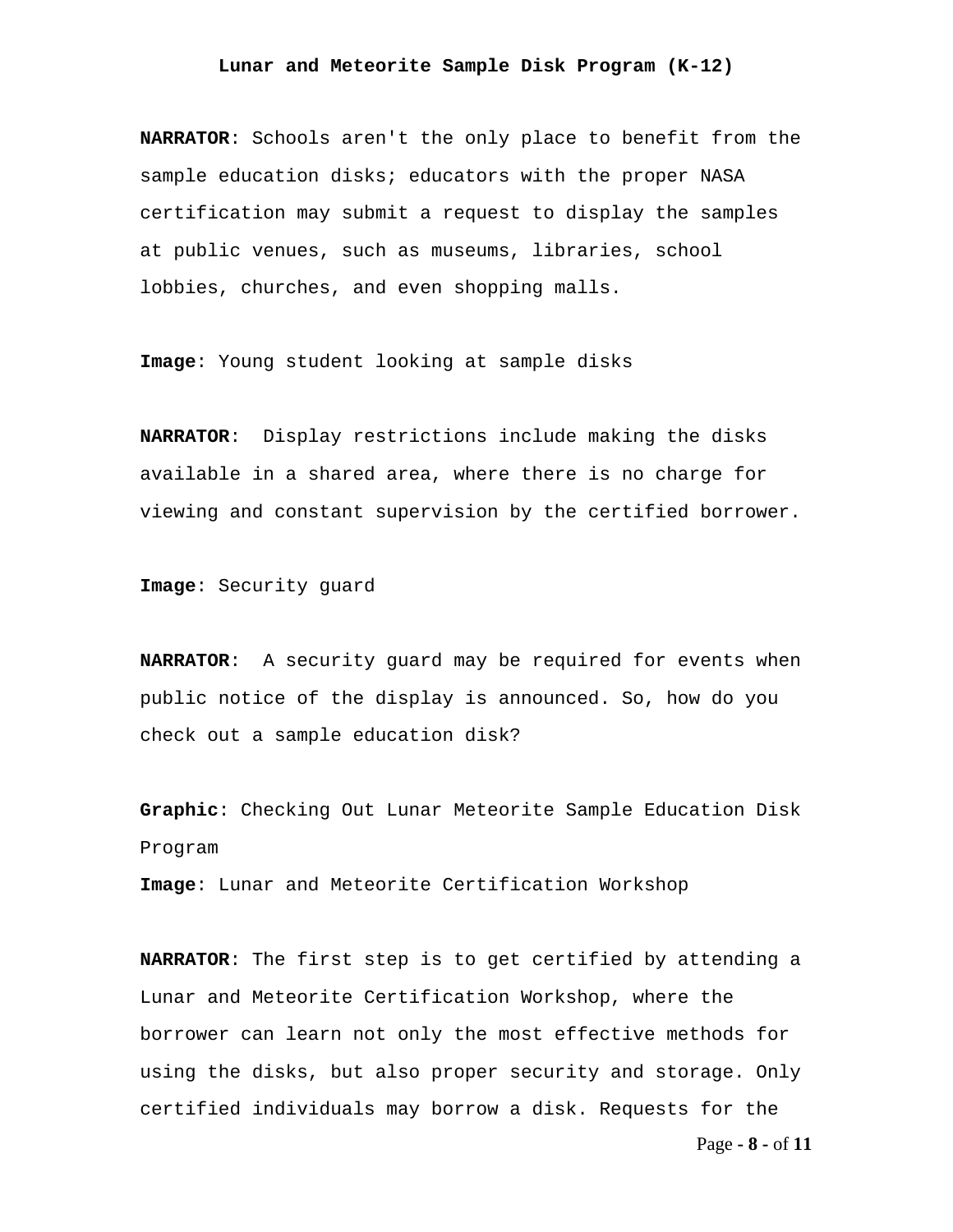education disks are sent via e-mail to the Johnson Space Center. Requests should be made at least six weeks in advance, and include the purpose for borrowing the disk and the dates requested, along with alternate dates.

**Image**: Educators at computer completing request form

**NARRATOR**: NASA determines the date the disks will be available, and e-mails the borrower a loan agreement and security form to complete and return.

**Image**: Loan agreement

**NARRATOR**: The locations the sample will be displayed, as well as the location for storage, must be included. After the signed loan agreement and security forms are received by NASA, the disks are sent via registered, restricted mail. When the borrower receives the disks, they must sign and return the sample assignment form sent with the disk, notifying NASA the disk has arrived.

**Image**: Educator signing form for receipt of disk kit

**NARRATOR**: From this point on, the borrower is responsible for the safety of the disk and the kit contents. The guidelines are straightforward: protect these national treasures. When not on display or in use, the borrower must

Page **- 9 -** of **11**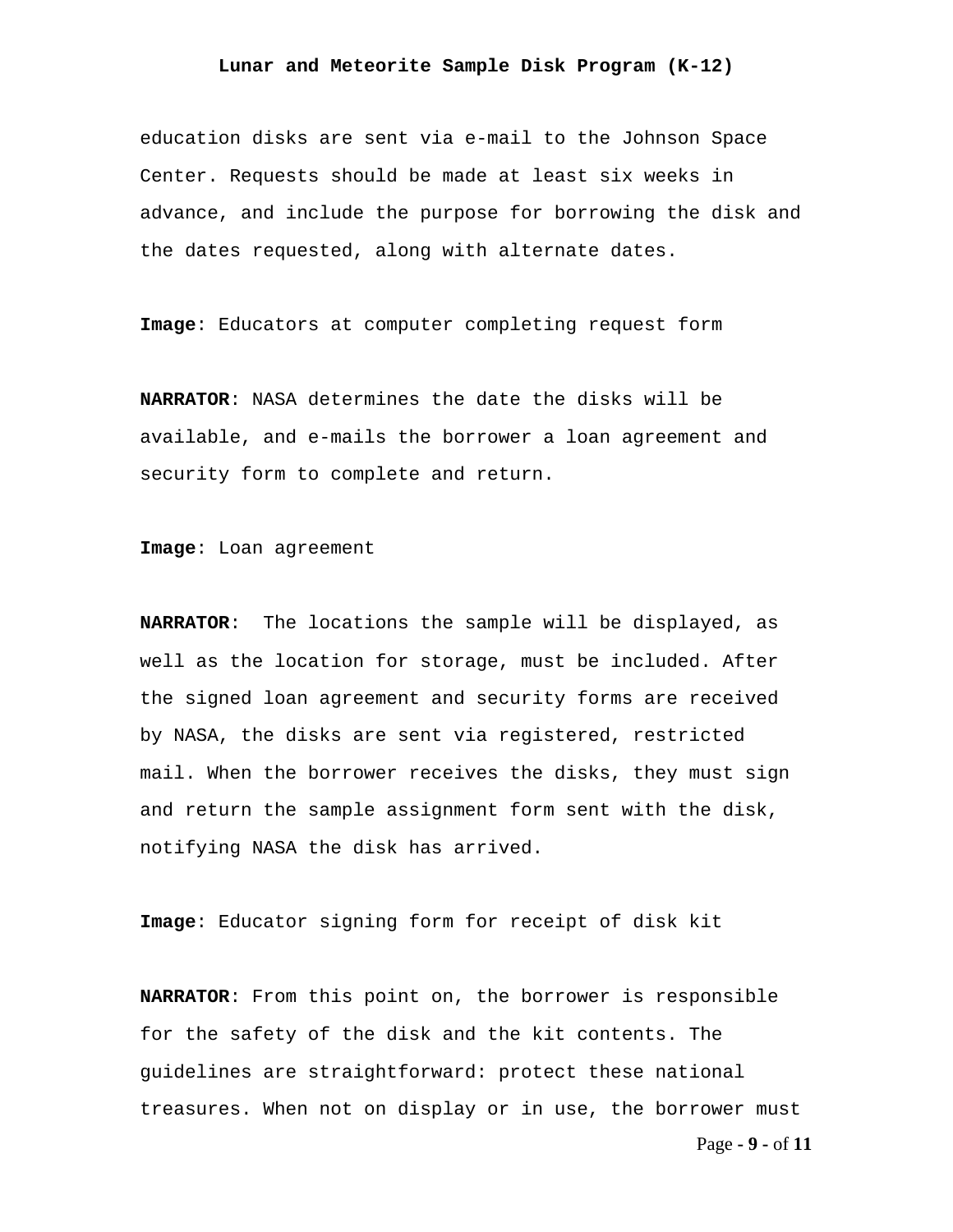either have physical possession of the disk, or the disk must be locked away in a safe or vault that meets NASA guidelines.

**Image**: Disk being locked in safe

**Image**: Educators attending certification workshop

**NARRATOR**: There are other guidelines and procedures, and these are covered in detail at the certification workshop, and will also be reviewed when the disks are requested. The education sample disks may be borrowed for up to two weeks; after that period, the borrower must return the disks and all the contents, along with their cases, via pre-paid, registered mail, using the original shipping carton.

**Image:** Disks being boxed and readied for shipment **Image**: Teacher and students studying disks

NARRATOR: These sample disks are in heavy demand because the collection contained inside is both rare and unique: samples taken from the Moon by human hands; samples from space, billions of years old; and samples collected on Earth. Together, these materials tell stories: stories of how our Solar System was formed; the origin of our Moon and our own planet.

**Image**: Moon